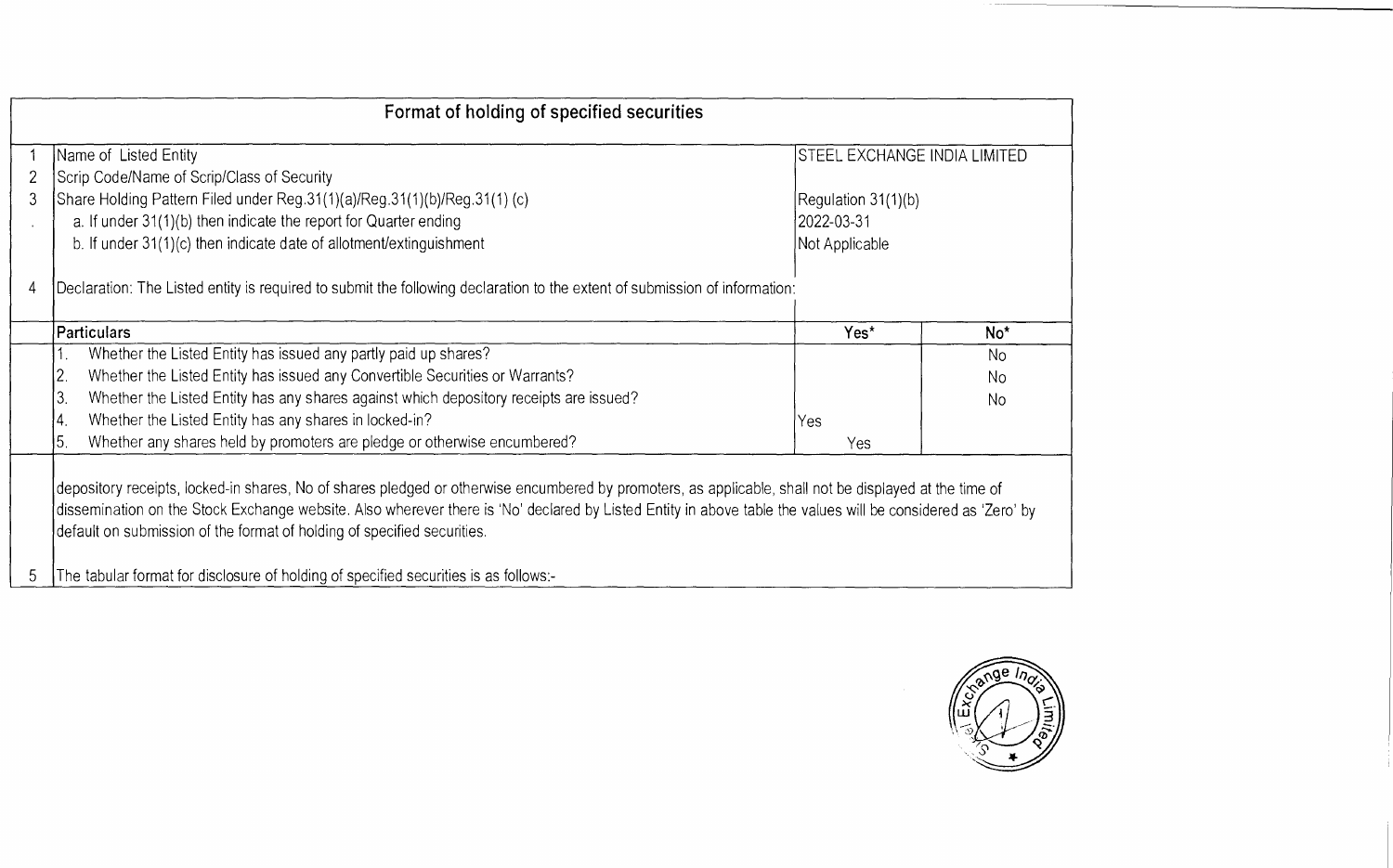Table I - Summary Statement holding of specified securities

| Categ       | Category of shareholder   | Nos. of       | No. of                              | No.       | No.          | Total nos.   Shareh       |             |                  |          |          | Number of Voting Rights held in each |          |                 | No. of Shareho Number of Locked in   Number of Shares Number of |                |                |                  |                |
|-------------|---------------------------|---------------|-------------------------------------|-----------|--------------|---------------------------|-------------|------------------|----------|----------|--------------------------------------|----------|-----------------|-----------------------------------------------------------------|----------------|----------------|------------------|----------------|
| ory         |                           | share         | fully paid                          | of        | of           | shares                    | olding      | Class            | Clas     | Total    | Total as a   Share                   |          | Iding,          | No. (a)                                                         | As a % of      | No. (a)        | As a $%$         | equity         |
|             |                           |               | holders   up equity   Partl   share |           |              | held                      | as a %      | <b>EQUITY</b>    | s Y      |          | % of $(A+B+$                         |          | as a %          |                                                                 | total Shar     |                | $ $ of total $ $ | shares         |
|             |                           |               | shares                              |           |              |                           | of total    |                  |          |          | C)                                   |          | Under assumin   |                                                                 | $ eS$ held (b) |                | Shar es          | held in        |
|             |                           |               | held                                | paid-     | unde         |                           | no. of      |                  |          |          |                                      | lying    | g full          |                                                                 |                |                | held             | demateria      |
|             |                           |               |                                     | <b>up</b> | $ $ rlying   |                           | shares      |                  |          |          |                                      |          | Outst conversi  |                                                                 |                |                | (b)              | lized form     |
|             |                           |               |                                     |           | equit Depo   |                           | (calcula    |                  |          |          |                                      | andin    | on of           |                                                                 |                |                |                  |                |
|             |                           |               |                                     |           | sitory       |                           | ted as      |                  |          |          |                                      |          | converti        |                                                                 |                |                |                  |                |
|             |                           |               |                                     |           | Shar   Recei |                           | per         |                  |          |          |                                      | conve.   | ble             |                                                                 |                |                |                  |                |
|             |                           |               |                                     | es.       | pts          |                           | <b>SCRR</b> |                  |          |          |                                      | rtible   | securiti        |                                                                 |                |                |                  |                |
|             |                           |               |                                     | held      |              |                           | 1957)       |                  |          |          |                                      |          | securiles (as a |                                                                 |                |                |                  |                |
|             |                           |               |                                     |           |              |                           |             |                  |          |          |                                      | ties     | percent         |                                                                 |                |                |                  |                |
|             |                           |               |                                     |           |              |                           |             |                  |          |          |                                      | (inclu)  | age of          |                                                                 |                |                |                  |                |
|             |                           |               |                                     |           |              |                           |             |                  |          |          |                                      | $\dim$ g | diluted         |                                                                 |                |                |                  |                |
| $\vert$ (I) | (11)                      | $\vert$ (III) | (IV)                                | V         |              | $(VI)V)+(V)+(VI)+H+B+C2)$ |             |                  |          | (IX)     |                                      |          | $(X)[A+B+C2]$   |                                                                 | (XII)          | (XIII)         |                  | (XIV)          |
|             | Promoter & Promoter       |               |                                     |           |              |                           |             |                  |          |          |                                      |          |                 |                                                                 |                |                |                  |                |
| (A)         | Group                     | 21            | 43848873 0                          |           | 10           | 43848873                  |             | 49.78 43848873 0 |          | 43848873 | 49.78 0                              |          |                 | 49.78 7692306                                                   |                | 17.54 43377405 |                  | 98.92 43848873 |
| (B)         | Public                    | 47117         | 44232304 0                          |           | 10           | 44232304                  |             | 50.22 44232304 0 |          | 44232304 | 50.22 0                              |          |                 | 50.22 4404059                                                   | 9.96 0         |                |                  | 040709064      |
|             |                           |               |                                     |           |              |                           |             |                  |          |          |                                      |          |                 |                                                                 |                |                |                  |                |
| (C)         | Non Promoter-Non Public 0 |               |                                     |           | 10           |                           |             | 0 0              |          |          |                                      | 0 0      |                 | 0 0                                                             |                | 0 0            | 0 0              |                |
| (C1)        | Shares underlying DRs     |               |                                     | IO.       | 10           | I٥                        |             | 0 <sup>10</sup>  | I٥       | l٥       |                                      | 0 0      |                 | 0 <sup>0</sup>                                                  |                | 0 0            | 0 0              |                |
|             | Shares held by Employee   |               |                                     |           |              |                           |             |                  |          |          |                                      |          |                 |                                                                 |                |                |                  |                |
| (C2)        | Trusts                    |               |                                     |           | 10           |                           |             | 0 0              | $\Omega$ |          |                                      | 0 0      |                 | 0l0                                                             |                | 0 0            | 0 0              |                |
|             | Total                     | 47138         | 88081177 0                          |           | I0           | 88081177                  |             | 100 88081177 0   |          | 88081177 | 100 0                                |          |                 | 100 1209 6365                                                   |                | 13.73 43377405 |                  | 49.25 84557937 |

 $\sim$ 

ange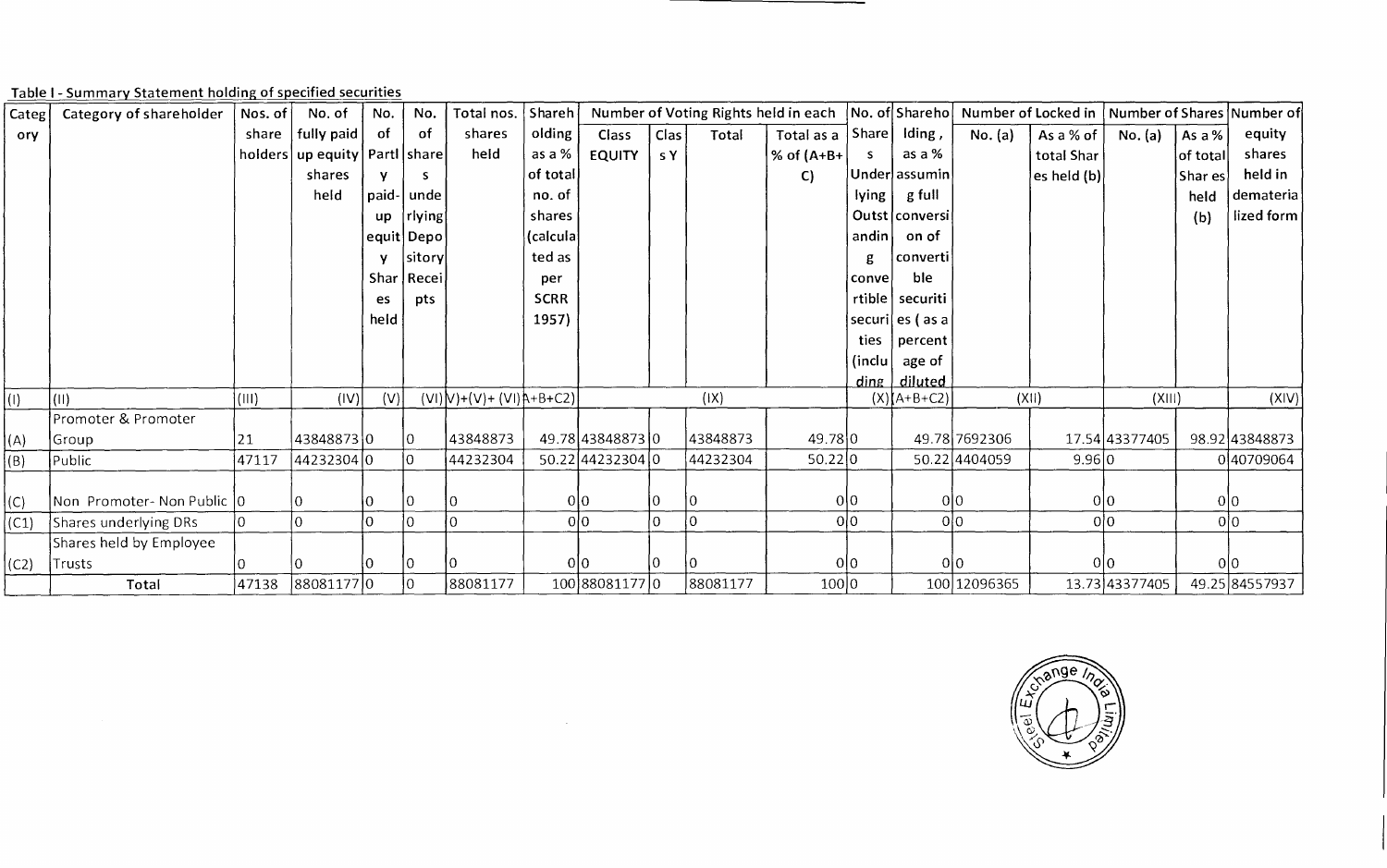|  | Table II - Statement showing shareholding pattern of the Promoter and Promoter Group |  |  |  |
|--|--------------------------------------------------------------------------------------|--|--|--|

| Categ | Category of                   | Pan Number     | Nos.  | No. of fully   Parti   No   Total nos. |                  |                 |                           | Shareho  | Number of Voting Rights held in |                |          | No TOTAL    | Number Of |                         | <b>Number Of Shares</b> |       | Number Of      |                |                       |
|-------|-------------------------------|----------------|-------|----------------------------------------|------------------|-----------------|---------------------------|----------|---------------------------------|----------------|----------|-------------|-----------|-------------------------|-------------------------|-------|----------------|----------------|-----------------------|
| ory   | shareholder                   |                | of    | paid up                                | <b>V</b>         | . ofl           | shares                    | I ding % | Class                           | Cla            | Total    | Total       |           | Of Shareho              | No. (a)                 | As a  | No. (a)        | As a $%$       | Equity                |
|       |                               |                | share | equity                                 | $ $ paid- $ $ sh |                 | held                      | calculat | <b>EQUITY</b>                   | $ $ ss Y $ $   |          |             |           | as a %   Sha   Iding as |                         | % of  |                | of total       | <b>Shares Held</b>    |
|       |                               |                |       | holder shares held                     | up               | are             |                           | e d as   |                                 |                |          | of          | res       | $a\%$                   |                         | total |                | Shar es        | in                    |
|       |                               |                | S.    |                                        | equi             | $\mathsf{S}$    |                           | per      |                                 |                |          | $(A+B+$     |           | Un $\alpha$             |                         | Shar  |                |                | held (b) Dematerializ |
|       |                               |                |       |                                        | ty               | un              |                           | SCRR,    |                                 |                |          | C           | der       | g full                  |                         | es    |                |                | ed Form               |
|       |                               |                |       |                                        | Shar             | de              |                           | 1957     |                                 |                |          |             |           | lyin convers            |                         | held  |                |                |                       |
|       |                               |                |       |                                        | es               | $ $ rlyi        |                           |          |                                 |                |          |             | g         | ion of                  |                         | (b)   |                |                |                       |
|       |                               |                |       |                                        | held $ng$        |                 |                           |          |                                 |                |          |             |           | Out convers             |                         |       |                |                |                       |
|       |                               |                |       |                                        |                  | De              |                           |          |                                 |                |          |             | sta       | ion of                  |                         |       |                |                |                       |
|       |                               |                |       |                                        |                  | po              |                           |          |                                 |                |          |             |           | ndi converti            |                         |       |                |                |                       |
|       |                               |                |       |                                        |                  | sit             |                           |          |                                 |                |          |             | ng        | ble                     |                         |       |                |                |                       |
|       |                               |                |       |                                        |                  | ory             |                           |          |                                 |                |          |             |           | $Co$ securiti           |                         |       |                |                |                       |
|       |                               |                |       |                                        |                  | Re              |                           |          |                                 |                |          |             | nvel      | es as a                 |                         |       |                |                |                       |
|       | $\vert$ (I)                   | $(\mathbb{H})$ | (III) | (IV)                                   |                  |                 | $(V) (V )  =  V + V + V $ | (VIII)   |                                 |                | (IX)     |             |           | $(X)$ $A+B+C2$          | (XII)                   |       | (XIII)         |                | (XIV)                 |
| (1)   | Indian                        |                |       |                                        |                  | 10.             |                           | 0I       |                                 | $\overline{0}$ |          | $\mathbf 0$ |           | $\Omega$                |                         | 0     |                | $\overline{0}$ |                       |
|       | Individuals/Hindu             |                |       |                                        |                  |                 |                           |          |                                 |                |          |             |           |                         |                         |       |                |                |                       |
| (a)   | Undivided Family              |                | 18    | 14520502                               | 10.              | 10.             | 14520502                  |          | 16.49 14520502 0                |                | 14520502 | 16.49 0     |           |                         | 05128204                |       | 35.32 14260538 |                | 98.21 14520502        |
|       | <b>BAVINENI JYOTHI</b>        |                |       |                                        |                  |                 |                           |          |                                 |                |          |             |           |                         |                         |       |                |                |                       |
|       | KIRAN                         | AARPB2773J     |       | 1127964                                | 10               | $\vert 0 \vert$ | 1127964                   |          | 1.28 1127964                    | 10             | 1127964  | 1.28 0      |           | 1.28 0                  |                         |       | 0 1127964      |                | 100 1127964           |
|       | VEERAMACHANENI                |                |       |                                        |                  |                 |                           |          |                                 |                |          |             |           |                         |                         |       |                |                |                       |
|       | <b>VENKATA KRISHNA</b>        |                |       |                                        |                  |                 |                           |          |                                 |                |          |             |           |                         |                         |       |                |                |                       |
|       | RAO                           | ABAPV6778P     |       | 643736                                 | $ 0\rangle$      | $\overline{0}$  | 643736                    |          | 0.73 643736                     | 10.            | 643736   | 0.73 0      |           | 0.73 0                  |                         |       | 0643736        |                | 100 643736            |
|       | V RAJYA LAKSHMI               | ABXPV5842R     |       | 340908                                 |                  | $\overline{0}$  | 340908                    |          | $0.39$ 340908                   | 10             | 340908   | 0.39 0      |           | 0.39 0                  |                         |       | 0340908        |                | 100 340908            |
|       | VEERAMACHANENI                |                |       |                                        |                  |                 |                           |          |                                 |                |          |             |           |                         |                         |       |                |                |                       |
|       | <b>SRIJAN BABU</b>            | ACDPV2936P     |       | 114886                                 | 10.              | IO              | 114886                    |          | 0.13 114886                     | $\Omega$       | 114886   | 0.13 0      |           | 0.13 0                  |                         |       | 0 114886       |                | 100 114886            |
|       | <b>BANDI JAYA</b>             |                |       |                                        |                  |                 |                           |          |                                 |                |          |             |           |                         |                         |       |                |                |                       |
|       | PADMAVATHI                    | ACHPB2275M     |       | 1325646                                | 10.              | 0               | 1325646                   |          | 1.51 1325646                    | 0              | 1325646  | 1.51 0      |           | 1.51 0                  |                         |       | 0 1325646      |                | 100 1325646           |
|       | K V BHASKAR                   | ACOPK0541N     |       | 146328                                 |                  | $ 0\rangle$     | 146328                    |          | 0.17 146328                     | $ 0\rangle$    | 146328   | 0.17 0      |           | 0.17 0                  |                         |       | 0 <sub>0</sub> |                | 0 146328              |
|       | SATISH KUMAR BANDI AEDPB5957N |                |       | 645944                                 | 10.              | $\vert 0 \vert$ | 645944                    |          | 0.73 645944                     | $\overline{0}$ | 645944   | 0.73 0      |           | 0.73 0                  |                         |       | 0645944        |                | 100 645944            |
|       | SURESH KUMAR BANDI AESPB9338L |                |       | 4114052                                |                  | $\overline{0}$  | 4114052                   |          | 4.67 4114052                    | 0              | 4114052  | 4.67 0      |           |                         | 4.67 2564102 509 422052 |       |                |                | 100 4114052           |

 $\frac{\left(\frac{1}{2}\right)^{2}}{\left(\frac{1}{2}\right)^{2}}\left(\frac{1}{2}\right)^{2}\left(\frac{1}{2}\right)^{2}\left(\frac{1}{2}\right)^{2}\left(\frac{1}{2}\right)^{2}\left(\frac{1}{2}\right)^{2}\left(\frac{1}{2}\right)^{2}\left(\frac{1}{2}\right)^{2}\left(\frac{1}{2}\right)^{2}\left(\frac{1}{2}\right)^{2}\left(\frac{1}{2}\right)^{2}\left(\frac{1}{2}\right)^{2}\left(\frac{1}{2}\right)^{2}\left(\frac{1}{2}\right)^{2}\left(\frac{1}{2}\right)^{2}\left(\frac{1}{2$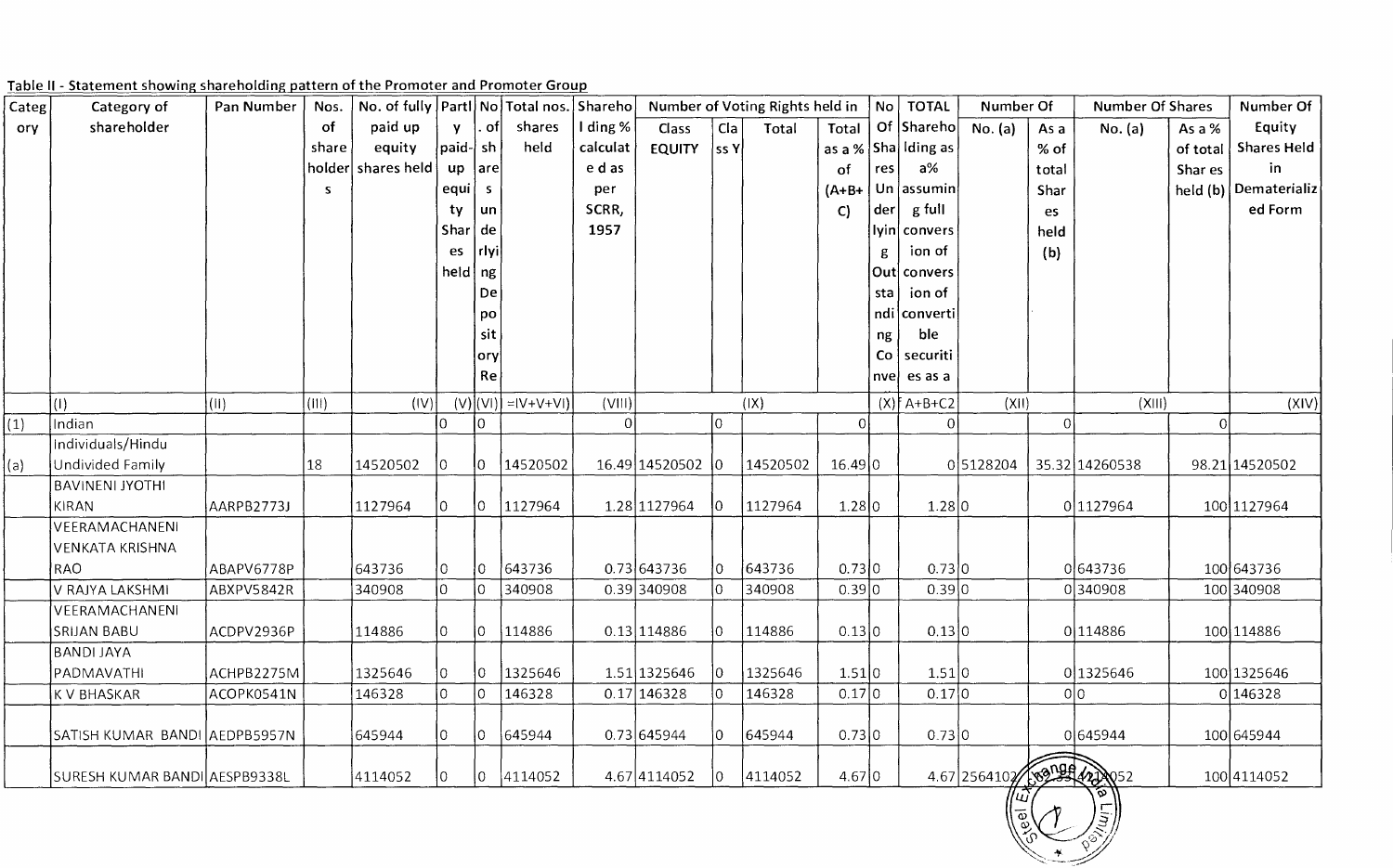|                | <b>BAVINENI SURESH</b>    | AESPB9378J |          | 2420401        |     |                | 2420401  |        | 2.75 2420401     | l0  | 2420401        | 2.75 0  |        | 2.75 1282051    | 52.97 2420401  | 100 2420401    |
|----------------|---------------------------|------------|----------|----------------|-----|----------------|----------|--------|------------------|-----|----------------|---------|--------|-----------------|----------------|----------------|
|                | <b>BAVINENI LAVANYA</b>   | AETPB2695F |          | 491146         |     |                | 491146   |        | 0.56 491146      | I٥  | 491146         | 0.56 0  | 0.56 0 |                 | 0491146        | 100 491146     |
|                | RAJESH BAVINENI           | AETPB3282J |          | 775336         |     |                | 775336   |        | 0.88 775336      | l0. | 775336         | 0.88 0  | 0.88 0 |                 | 0775336        | 100 775336     |
|                | <b>BANDI RAMESH</b>       |            |          |                |     |                |          |        |                  |     |                |         |        |                 |                |                |
|                | KUMAR                     | AETPB8748M |          | 1601469        |     |                | 1601469  |        | 1.82 1601469     | I٥  | 1601469        | 1.82 0  |        | 1.82 1282051    | 80.05 1601469  | 100 160 1469   |
|                | SUDHA B                   | AEVPB1927Q |          | 8000           |     |                | 8000     |        | 0.01 8000        | I۵  | 8000           | 0.01 0  | 0.01 0 |                 | 0 8000         | 100 8000       |
|                | <b>BANDI SUGUNA</b>       | AFAPB7146P |          | 433150         |     |                | 433150   |        | $0.49$ 433150    | I٥  | 433150         | 0.49 0  | 0.49 0 |                 | 0433150        | 100 433150     |
|                | <b>KJELUSIA</b>           | AFXPK6531J |          | 113636         |     |                | 113636   |        | 0.13 113636      | I٥  | 113636         | 0.13 0  | 0.13 0 |                 | 0 0            | 0113636        |
|                | <b>BANDI ARUNAKANTHI</b>  | AGEPB0436H |          | 217900         | l0  |                | 217900   |        | 0.25 217900      | 10  | 217900         | 0.25 0  | 0.25 0 |                 | 0217900        | 100 217900     |
| (b)            | Central Governament/S     |            |          |                |     |                |          |        | 0l0              | I۵  | O              | 0 0     |        | 0 0             | 0 0            | 0 0            |
| (b)            | Fincial Institutions/Bank |            |          | $\overline{0}$ | lO  | $\overline{O}$ | l0       |        | 0 0              | lo  | $\Omega$       | olo     |        | 0 0             | 0 <sup>0</sup> | 0 0            |
| (d)            | Any Other                 |            |          | $\overline{0}$ | I۵  | ١O             | l N      |        | olo              | lo  | $\Omega$       | 0 0     |        | olo             | 0 <sup>0</sup> | olo            |
| (e)            | Bodies Corporate          |            | っ        | 29116867       |     |                | 29116867 |        | 33.06 29116867   | 10  | 29116867       | 33.06 0 |        | 0 2564102       | 8.81 29116867  | 100 29116867   |
|                | UMASHIV GARMENTS          |            |          |                |     |                |          |        |                  |     |                |         |        |                 |                |                |
|                | PRIVATE LTD               | AAACU3207G |          | 20789115       | 10  |                | 20789115 |        | 23.6 20789115 0  |     | 20789115       | 23.6 0  | 23.6 0 |                 | 0 20789115     | 100 2078 9115  |
|                | <b>VIZAG PROFILES</b>     |            |          |                |     |                |          |        |                  |     |                |         |        |                 |                |                |
|                | PRIVATE LIMITED           | AABCV2154Q |          | 8327752        | 10  | 10             | 8327752  |        | 9.45 8327752     | 10  | 8327752        | 9.45 0  |        | 9.45 2564102    | 30.798327752   | 100 8327752    |
| (f)            | Trust                     |            |          |                |     |                |          |        | 0 0              | I۸  | $\Omega$       | olo     |        | 0l0             | 0 <sup>0</sup> | 0 0            |
|                | Sub-Total(A)(1)           |            | 20       | 43637369       |     |                | 43637369 |        | 49.54 43637369   | 10  | 43637369       | 49.540  |        | 0 7692306       | 17.63 43377405 | 99.4 43637369  |
| (2)            | Foregin                   |            |          |                | I۵  | I۵             |          | $\cap$ |                  | 10  |                | O       |        |                 | $\Omega$       |                |
| (a)            | Individuals (Non Resider  |            |          | 211504         | IO. |                | 211504   |        | $0.24$   211504  | łο  | 211504         | 0.24 0  |        | olo             | 0 0            | 0 211504       |
|                | RAVI C NARAYANAN          | AINPC3088M |          | 211504         | I۵  |                | 211504   |        | 0.24 211504      | 10  | 211504         | 0.24 0  | 0.24 0 |                 | 0 0            | 0211504        |
| (b)            | Government                |            |          | 0              |     | l 0            |          |        | 0 0              | 10  | O              | 0 0     |        | 0 <sup>10</sup> | 0 0            | 아이             |
| $\overline{c}$ | Institutions              |            |          |                |     |                | $\Omega$ |        | 0 0              | I٥  | $\overline{0}$ | 0 0     |        | olo             | olo            | 0 0            |
| (d)            | Foregin Portfolio Invest  |            |          | $\overline{0}$ |     | l 0            | l٥       |        | olo              | 10  | ٥              | 아이      |        | olo             | 0 0            | 0 0            |
| (e)            | Any Other                 |            | $\Omega$ | $\overline{0}$ |     | $\Omega$       |          |        | olo              | lo  | $\Omega$       | olo     |        | olo             | olo            | olo            |
|                | Sub-Total(A)(2)           |            |          | 211504         |     |                | 211504   |        | 0.24 211504      | l0  | 211504         | 0.24 0  |        | 0 0             | olo            | 0211504        |
|                | romoter and Promoter      |            | 21       | 43848873       |     |                | 43848873 |        | 49.78 43848873 0 |     | 43848873       | 49.780  |        | 07692306        | 17.54 43377405 | 98.92 43848873 |

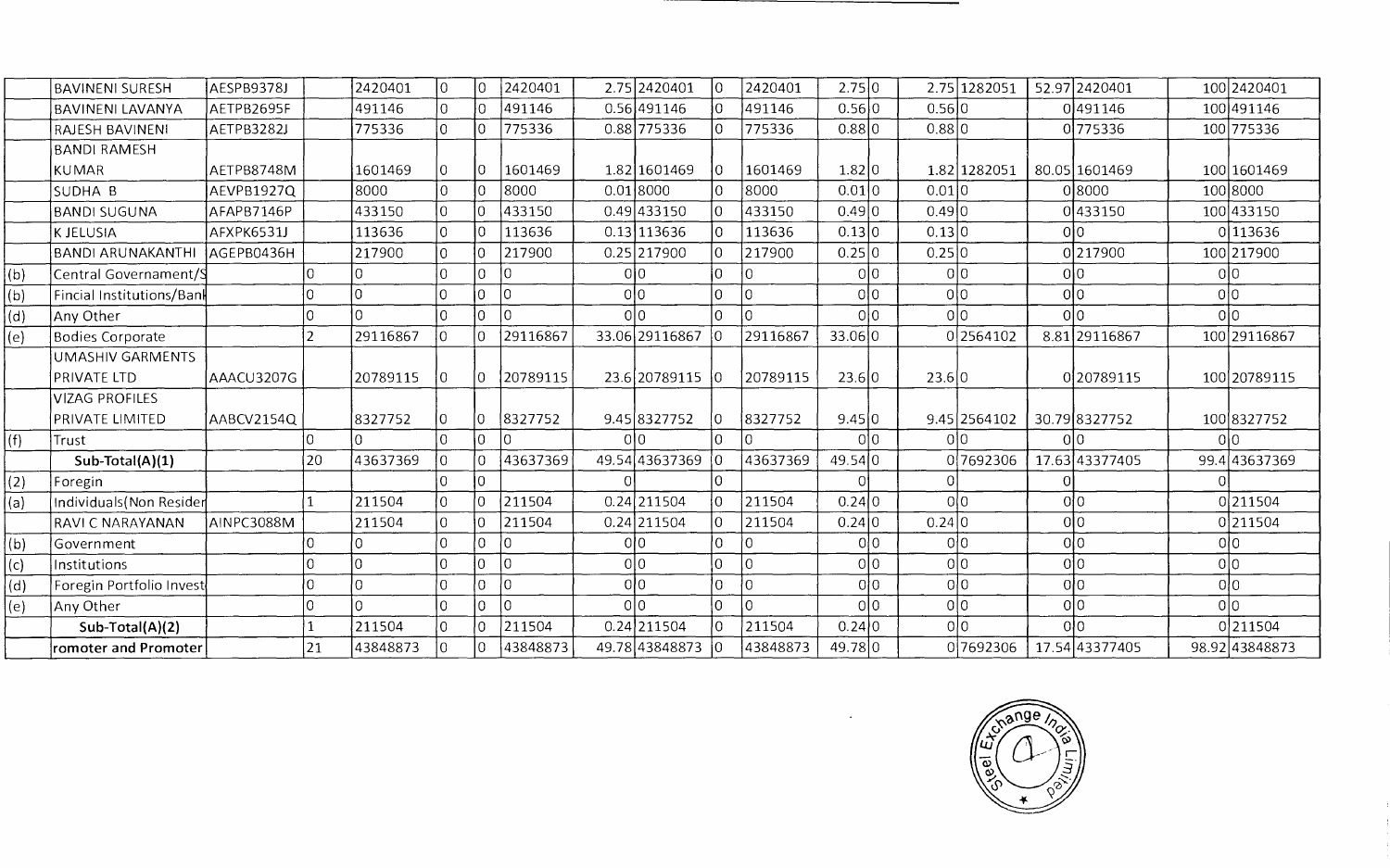|     | Table III - Statement showing shareholding pattern of the Public shareholder |              |                 |                               |             |             |                                 |          |                                                 |             |         |                        |           |                 |                  |                                                                                                   |         |                         |                        |
|-----|------------------------------------------------------------------------------|--------------|-----------------|-------------------------------|-------------|-------------|---------------------------------|----------|-------------------------------------------------|-------------|---------|------------------------|-----------|-----------------|------------------|---------------------------------------------------------------------------------------------------|---------|-------------------------|------------------------|
| Cat | Category of shareholder                                                      | Pan          | Nos.            | $ No.$ of fully Partl $ No. $ |             |             | Total nos.                      |          | Shareho Number of Voting Rights held in each No |             |         |                        |           | $ {\tt TOTAL} $ | Number Of Locked |                                                                                                   |         | <b>Number Of Shares</b> | Number Of              |
| ego |                                                                              | Numb         | of              | paid up                       | Y           | of          | shares                          | l ding % | Class                                           | Class Y     | Total   | Total                  | <b>Of</b> | Share           | No. (a)          | As a %                                                                                            | No. (a) | As a % of               | Equity                 |
| ry  |                                                                              | er           | share           | equity                        | paid- shar  |             | held                            | calculat | <b>EQUITY</b>                                   |             |         | as a %   Shar   holdin |           |                 |                  | of total                                                                                          |         |                         | total Shar Shares Held |
|     |                                                                              |              | holder          | shares                        | up          | es          |                                 | e d as   |                                                 |             |         | <b>of</b>              | es        | g as            |                  | Shar es                                                                                           |         | es held                 | in.                    |
|     |                                                                              |              | S.              | held                          | equi   und  |             |                                 | per      |                                                 |             |         | $(A+B+$                | Und       | $a\%$           |                  | held (b)                                                                                          |         | (b)                     | Demateriali            |
|     |                                                                              |              |                 |                               | ty          | erly        |                                 | SCRR,    |                                                 |             |         | $\mathsf{C}$           |           | erlyi assum     |                  |                                                                                                   |         |                         | zed Form               |
|     |                                                                              |              |                 |                               | Shar        | $ $ ing     |                                 | 1957     |                                                 |             |         |                        | ng        | ing             |                  |                                                                                                   |         |                         |                        |
|     |                                                                              |              |                 |                               | es          | $\vert$ Dep |                                 |          |                                                 |             |         |                        | Outs      | full            |                  |                                                                                                   |         |                         |                        |
|     |                                                                              |              |                 |                               | held $\cos$ |             |                                 |          |                                                 |             |         |                        | tand      | conve           |                  |                                                                                                   |         |                         |                        |
|     |                                                                              |              |                 |                               |             | ory         |                                 |          |                                                 |             |         |                        | ing       | rsion           |                  |                                                                                                   |         |                         |                        |
|     |                                                                              |              |                 |                               |             | Rec         |                                 |          |                                                 |             |         |                        | Con       | of              |                  |                                                                                                   |         |                         |                        |
|     |                                                                              |              |                 |                               |             | eipt        |                                 |          |                                                 |             |         |                        | verti     | conve           |                  |                                                                                                   |         |                         |                        |
|     |                                                                              |              |                 |                               |             | S.          |                                 |          |                                                 |             |         |                        | ble       | rsion           |                  |                                                                                                   |         |                         |                        |
|     | (1)                                                                          | $\vert$ (II) | (III)           | (IV)                          |             |             | $(V)$ $(V)$ $ U  =  V + V + V $ | (VIII)   |                                                 | (IX)        |         |                        |           | $(X)$ $A+B+C2$  | (XII)            |                                                                                                   |         | (XIII)                  | (XIV)                  |
| (1) | Institutions                                                                 |              |                 |                               |             | 10          |                                 | $\Omega$ |                                                 | l0          |         | 0                      |           | $\Omega$        |                  | $\Omega$                                                                                          |         | 0                       |                        |
| (a) | Mutual Funds/UTI                                                             |              | 3               | 3537                          | l0.         | lo.         | 3537                            |          | 03537                                           | lo.         | 3537    |                        | 0 0       | 0 0             |                  | 0 0                                                                                               |         |                         | 03447                  |
| (b) | Venture Capital Funds                                                        |              | 10              | $\Omega$                      | l0          |             | l0.                             | 0 0      |                                                 | $\mathbf 0$ | l0.     |                        | 0 0       | 0 0             |                  | 0 0                                                                                               |         | 0 0                     |                        |
| (c) | Alternate Investment Funds                                                   |              | 2               | 919857                        | 10          | 10          | 919857                          |          | 1.04 919857                                     | 0           | 919857  | 1.04 0                 |           |                 | 0 779857         | 84.78 0                                                                                           |         |                         | 0919857                |
|     | Foreign Venture Capital                                                      |              |                 |                               |             |             |                                 |          |                                                 |             |         |                        |           |                 |                  |                                                                                                   |         |                         |                        |
| (d) | Funds                                                                        |              | 10              | 10                            | l0          | 10          | 10                              | 0 0      |                                                 | $\mathbf 0$ | 10      |                        | 0 0       | 0 0             |                  | 0 0                                                                                               |         | 0 0                     |                        |
| (e) | Foreign Portfolio Investors<br>- Individual (FPI)                            |              | 10              | 10                            | 10          | 10          | l0                              | 0 0      |                                                 | 10          | 10      |                        | 0 0       | 0 0             |                  | 0 0                                                                                               |         | 0 0                     |                        |
|     |                                                                              |              |                 |                               |             |             |                                 |          |                                                 |             |         |                        |           |                 |                  |                                                                                                   |         |                         |                        |
|     | Foreign Portfolio Investors                                                  |              |                 |                               |             |             |                                 |          |                                                 |             |         |                        |           |                 |                  |                                                                                                   |         |                         |                        |
| (f) | - Corporate (FPI)                                                            |              | 10 <sup>°</sup> | 5854259                       | 10.         | łО          | 5854259                         |          | 6.65 5854259                                    | 10.         | 5854259 | 6.65 0                 |           |                 | 03415081         | 58.33 0                                                                                           |         |                         | 05854259               |
|     |                                                                              | <b>AABCS</b> |                 |                               |             |             |                                 |          |                                                 |             |         |                        |           |                 |                  |                                                                                                   |         |                         |                        |
|     | <b>SOCIETE GENERALE</b>                                                      | 7484C        |                 | 1099739                       | IO.         | 10          | 1099739                         |          | 1.25 1099739                                    | 0           | 1099739 | 1.25 0                 |           | 1.25 0          |                  | 0 0                                                                                               |         |                         | 0 1099739              |
|     | EW INDIA SPECIAL ASSETS                                                      | AAECE        |                 |                               |             |             |                                 |          |                                                 |             |         |                        |           |                 |                  |                                                                                                   |         |                         |                        |
|     | FUND II PTE. LTD.                                                            | 4192L        |                 | 2187123                       | 10          | 0           | 2187123                         |          | 2.48 2187123                                    | $ 0\rangle$ | 2187123 | 2.48 0                 |           |                 | 2.48 2187123     | 2.48 0                                                                                            |         |                         | 0 2187123              |
| (g) | Financial Institutions/Banks                                                 |              |                 | 51                            | 10          | $ 0\rangle$ | 51                              |          | 0 51                                            | l0.         | 51      |                        | 0 0       | 0 0             |                  | Charge many                                                                                       |         |                         | 0 14                   |
|     |                                                                              |              |                 |                               |             |             |                                 |          |                                                 |             |         |                        |           |                 | עון              | $\begin{pmatrix} \sqrt{2} & \sqrt{2} \\ \sqrt{2} & \sqrt{2} \\ \sqrt{2} & \sqrt{2} \end{pmatrix}$ |         |                         |                        |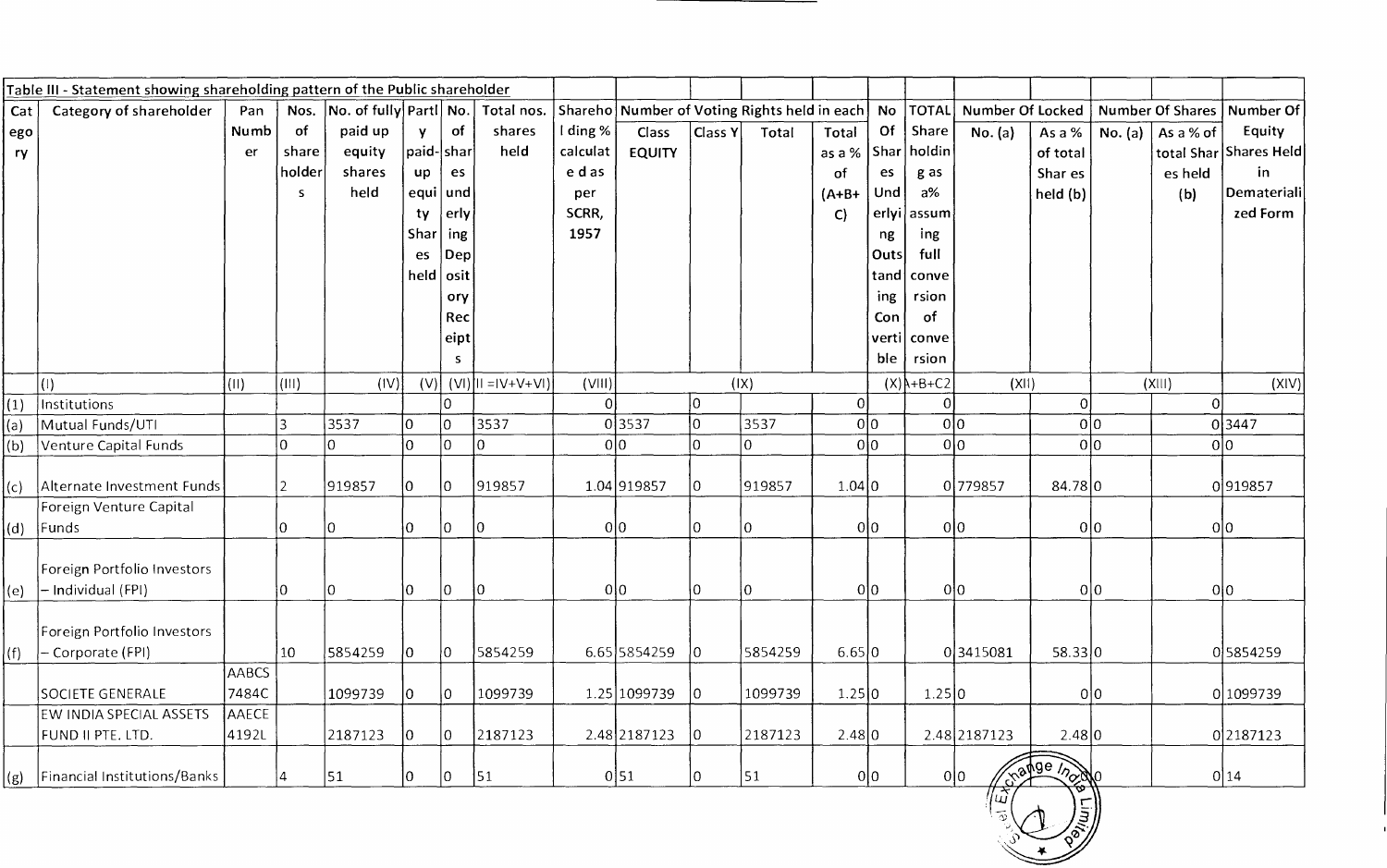| (h) | Insurance Companies             |                                       | lo.            | lo.            | lo.            | lo.              | 0              | olo              | ١o             | ſ٥       | 0 0            | 0 0             | 0 0            | 0 0            |
|-----|---------------------------------|---------------------------------------|----------------|----------------|----------------|------------------|----------------|------------------|----------------|----------|----------------|-----------------|----------------|----------------|
| (i) | Provident Funds / Pension F     |                                       | $\Omega$       | I۵             | lo.            | $\overline{0}$   | U              | olo              | I۵             | lo       | 0 0            | 0 <sub>0</sub>  | 0 0            | 0 <sup>0</sup> |
| (i) | Qualified Insitutional Buyers   |                                       | $\overline{O}$ | l0             | lo             | 0 l              |                | olo              | lo             | 0        | 0 0            | 0 0             | 0 0            | 0 0            |
| (k) | Any Other                       |                                       | l0.            | l0             | lo             | 0                | 0              | 0 0              | I٥             | lo       | 0 0            | 0 0             | olo            | 0 <sup>0</sup> |
| (1) | Foreign Institutional Investo   |                                       | l0.            | I٥             | lo.            | $\overline{0}$   | 0              | olo              | lo             | lo       | 0 <sup>0</sup> | 0 <sup>0</sup>  | olo            | 0 0            |
| (m) | Qualified Foreign Investor      |                                       | 0              | 10             | l0             | $\boldsymbol{0}$ | l0             | olo              | l0             | 10       | 0 0            | olo             | olo            | 0 0            |
| (n) | Qualified Foreign Investor-C    |                                       | 0              | I٥             | l0.            | I٥               | lo.            | 0 <sup>10</sup>  | lo.            | l0.      | 0 0            | 0 0             | 0 <sup>0</sup> | 0 0            |
| (o) | Foreign Bodies Corp             |                                       |                | 3050197        | 0              | ١o               | 3050197        | 3.46 3050197     | lo             | 3050197  | 3.46 0         | 0 0             | 0 0            | 0 0            |
| (p) | Foreign Nation                  |                                       | $\overline{0}$ | In             | l0             | l0               | l0             | 0 <sup>10</sup>  | l0             | I٥       | 0 0            | olo             | 0 <sup>0</sup> | 0 <sup>0</sup> |
|     | Sub-Total(B)(1)                 |                                       | 20             | 9827901        | 0              | l0               | 9827901        | 11.16 9827901    | lo.            | 9827901  | 11.16 0        | 04194938        | 42.68 0        | 06777577       |
|     | B1C Central Government/State G  |                                       | $\overline{2}$ | 309348         | l0             | 10               | 309348         | 0.35 309348      | l0.            | 309348   | 0.35 0         | 0 0             | olo            | 0309348        |
|     | Sub-Total(B)(2)                 |                                       | $\overline{2}$ | 309348         | lo.            | ١o               | 309348         | 0.35 309348      | $\overline{0}$ | 309348   | 0.35 0         | 0 0             | olo            | 0309348        |
| (3) | Non Institutions                |                                       |                |                |                | 10               |                |                  | $\Omega$       |          |                | ΩI              |                |                |
| (a) | Individual ShareHolders hold    |                                       | 46298          | 7214141        | lo.            | ÍО               | 7214141        | 8.197214141      | I۵             | 7214141  | 8.19 0         | 0 0             | 0 0            | 06964576       |
| (b) | Individual ShareHolders hold    |                                       | 174            | 16724312       | l0             | l0               | 16724312       | 18.99 16724312 0 |                | 16724312 | 18.99 0        | 0 0             | 0 0            | 0 16684060     |
|     | PRAGY ARYA                      | <b>ADQPA</b><br>1878D<br><b>AKHPA</b> |                | 1150000        | 0              | 10               | 1150000        | 1.31 1150000     | $\overline{0}$ | 1150000  | 1.31 0         | 1.31 0          | 0 0            | 0 1150000      |
|     | RAHUL AGARWAL                   | 2223N                                 |                | 965424         | $\overline{0}$ | 10               | 965424         | 1.1 965424       | 0              | 965424   | 1.1 0          | 1.1 0           | 0314994        | 0.36 965424    |
| (c) | NBFCs Registered with RBI       |                                       | 10             | ۱n             | O.             | 10               | l0             | 0 0              | $\Omega$       | 0        | 0 0            | 0 0             | 0 0            | 0 0            |
| (d) | Employee Trusts                 |                                       | 10.            | $\Omega$       | <sup>0</sup>   | $\overline{0}$   | 10             | 0 0              | $\overline{0}$ | ٥        | olo            | 0 0             | 0 0            | 0 0            |
| (e) | Overseas Depositories (Hold     |                                       | 0              | ۱o             | ın             | $\overline{0}$   | lo.            | 0 0              | l0             | $\Omega$ | olo            | olo             | 0 <sub>0</sub> | 0 0            |
| (f) | Any Other                       |                                       | l0             | In             | $\Omega$       | lo               | $\overline{0}$ | 0 0              | $\overline{0}$ | $\Omega$ | 0 0            | olo             | 0 0            | 0 0            |
| (g) | Bodies Corporate                |                                       | 392            | 9329852        | $\overline{0}$ | I٥               | 9329852        | 10.599329852     | $\Omega$       | 9329852  | 10.59 0        | 0 209121        | 2.24 0         | 09236198       |
|     | <b>QUALITY STEEL SHOPPE</b>     | AAACQ<br>1115D                        |                | 1487695        | l0.            | 10               | 1487695        | 1.69 1487695     | $\overline{0}$ | 1487695  | 1.69 0         | 1.69 0          | 0 0            | 0 1487695      |
| (h) | <b>Clearing Member</b>          |                                       | 71             | 239376         | $\overline{0}$ | lo               | 239376         | 0.27 239376      | $\overline{0}$ | 239376   | 0.27 0         | 0 0             | 0 0            | 0 239376       |
| (i) | Trust                           |                                       | 6              | 266670         | $\overline{0}$ | l0               | 266670         | $0.3$  266670    | lo.            | 266670   | 0.3 0          | 0 0             | 0 0            | 0179725        |
| (i) | Non Resident Individuals        |                                       | 154            | 320704         | 0              | I٥               | 320704         | 0.36 320704      | l٥             | 320704   | 0.36 0         | 0 0             | olo            | 0318204        |
|     | B2K IEPF Authority              |                                       | 0              |                | 0              | I٥               | 10             | 010              | ١O             |          | 0 0            | 0 0             | 0l0            | 0 0            |
|     | Sub-Total(B)(3)                 |                                       | 47095          | 34095055       | lo             | l0               | 34095055       | 38.71 34095055 0 |                | 34095055 | 38.71 0        | 0209121         | 9.61 0         | 033622139      |
|     | c Shareholding $B = (B)(1)+(B)$ |                                       |                | 47117 44232304 | İ0             | lo.              | 44232304       | 50.22 44232304   |                | 44232304 | 50.22 0        | 0 440405 9 20 0 |                | 040709064      |

**A**